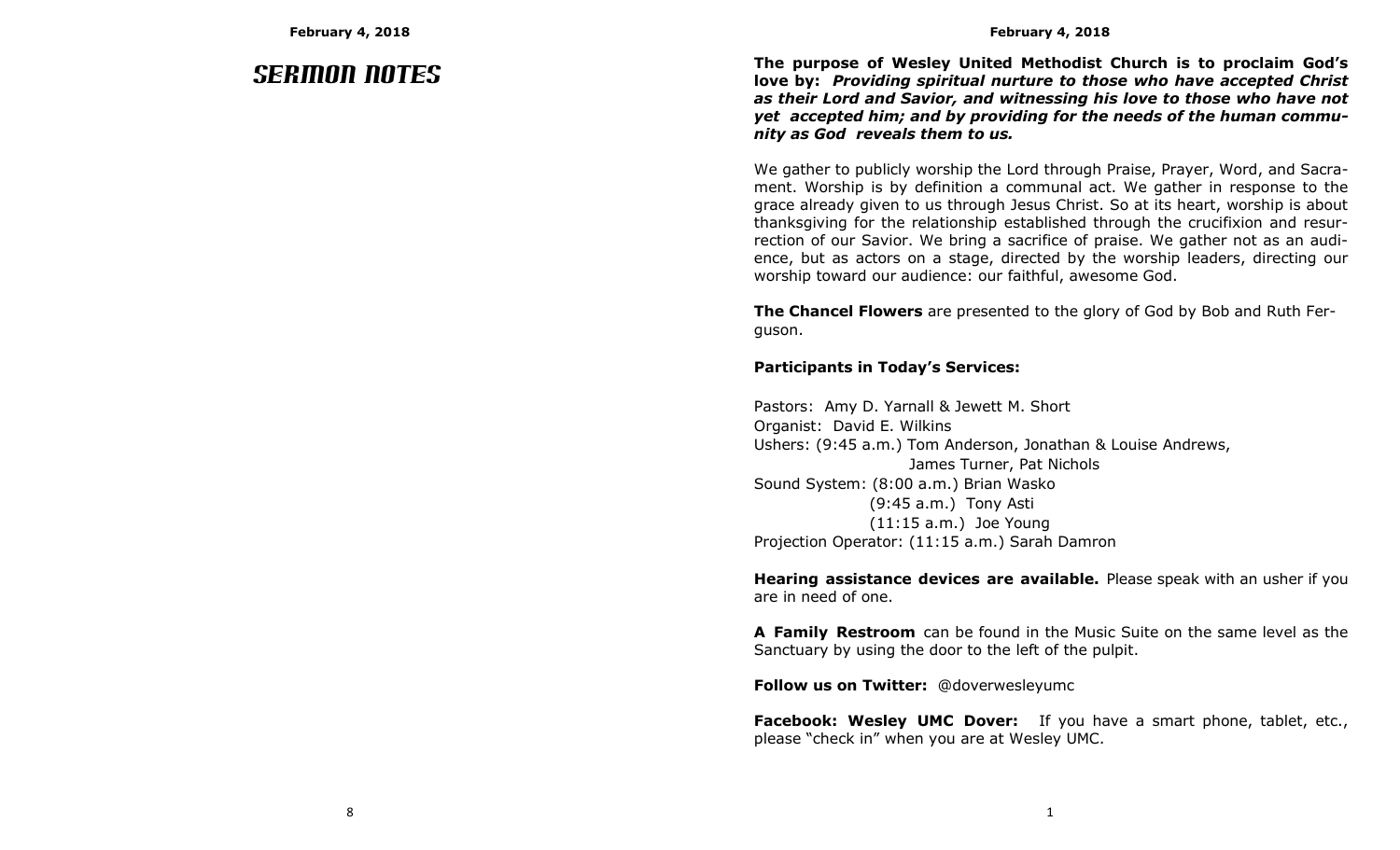## **CHURCH CALENDAR**

# **SUNDAY, FEBRUARY 4, 2018**

**8:00 a.m. Worship Service ─** Sanctuary **8:45 a.m. Adult Sunday School Classes —** Education Building & Parlor **9:45 a.m. Children's Sunday School ─** Grace Fellowship Hall 9:45 a.m. **Outreach Sunday School** - Student Ministries Center **9:45 a.m. Worship Service ─** Sanctuary **8:30 - 11:00 a.m. Fellowship Time ─** Visitors, please join us in Grace Fellowship Hall for a cup of coffee or juice, a cookie or two, and get acquainted with Wesley Church's congregation. 11:15 a.m. Worship Service – Sanctuary

**1:30 - 3:00 p.m. Confirmation Class** – Grace Fellowship Hall **3:00 - 5:00 p.m. Youth Group** ─ Student Ministry Center **6:00 p.m. DCS Outreach Choir - Choir Room** 

## **MONDAY, FEBRUARY 5, 2018**

**1:00 p.m. UMW Executive Board Meeting** — Parlor

#### **TUESDAY, FEBRUARY 6, 2018**

**7:00 a.m. Men's Bible Study ─** Education Building, Search Classroom **9:30 a.m. Staff Meeting ─** Library **2:00 p.m. Women's Covenant Discipleship Meeting ─** Parlor **7:00 p.m. DE Choral Society ─** Grace Fellowship Hall

#### **WEDNESDAY, February 7, 2018**

**9:30 a.m. Women's Bible Study** - Parlor **11:00 a.m. Weekly Intercessory Prayer** ─ St. Paul's Chapel **5:30 p.m. Love & Logic Parenting Class** ─ Parlor **6:00 p.m. Soup & Bread Dinner** – Grace Fellowship Hall **6:30 p.m. Bell Choir Rehearsal - Bell Room 6:30 p.m.** La Caminante Spanish Service – St. Paul's Chapel **7:00 p.m. N.A. Meeting** — Grace Fellowship Hall **7:00 p.m. Christian Ed Meeting ─** Library

#### **THURSDAY, FEBRUARY 8, 2018**

**1:00 p.m. Mary Circle ─ Dover Place ─** Bistro Room **7:00 p.m. Chancel Choir Rehearsal ─** Choir Room **7:00 p.m. Praise & Worship Rehearsal ─** Sanctuary

**7:00 p.m. Sylvia Circle ─** Helene Zeman's Home

# **SATURDAY, FEBRUARY 10, 2018**

**9:00 a.m. Al-Anon Meeting ─** Search Class Room - Education Building **11:15 a.m. Small Group Study ─** Grace Fellowship Hall & Parlor **12:00 p.m. Community Meal** - Grace Fellowship Hall

#### *February 4 – February 11, 2018 Let Us Pray*….

- Sunday: and praise God, Who is Holy, Holy, Holy Lord God Almighty. Pray for those worshiping here today to have open ears to hear God's truth. Ask God to bless the Tone Chime and Children's Choirs and Directors learning songs of praise. Pray for each Sunday School Teacher and Student to learn truth from the Word of God. Pray for the Confirmation Class as they prepare to join the church. Ask God to bless the Youth and Youth Leaders as they gather for fun and learning.
- Monday: that as we read and study the Bible daily we will have a more accurate picture of God and of ourselves. Pray for the United Methodist Women's Board as they meet.
- Tuesday: for the Men's Bible Study as they meet. Pray that they would spur one another on to greater devotion to God. Pray for the Staff as they meet to prepare for worship. Ask God to bless them in unexpected ways this week. Pray for the Women's Covenant Discipleship Group as they share ways they have grown in their faith. Ask God to bless the Nominations and Lay Development Committee with discernment as they ask people to serve on the committees of the church.
- Wednesday: for the Women's Bible Study as they learn to live in Christ through their study of *Philippians*. Intercede for those who are sick, grieving, abused, facing marital or child rearing challenges, caught in an addiction, etc. Ask God to fill them with His peace, give them courage for each day, and bring healing and wholeness to their lives. Pray for the Soup & Bread Meal and La Caminante Service to be a wonderful time of fellowship and worship. Pray for the Parenting Class as they learn God's ways of instruction and discipline. Ask God to bless the Christian Education Committee as they meet. Pray for the Bell Choir and Director preparing for worship.
- Thursday: for our Organist, Chancel Choir, and Director, Praise & Worship Ensemble, and Leader as they prepare for worship. Pray for the Church and Society Committee as they meet to discern how the church can be a light in our community.
- Friday: for those in authority to be given wisdom and discernment to govern. Pray for our military to be protected and to have victory over the enemy. Pray for people living in unsafe and dangerous places to have their needs met.
- Saturday: for the *Living the Five Bible Study* as they deepen their relationship with Christ. Ask God to bless our guests at the Second Saturday Meal as well as those who prepare and serve the food and clean up after. Pray for the Mama Tola School children and staff.
- Sunday: and prepare our hearts to worship God, Who loves us more than we are able to comprehend.

Pray for our Pastors every day. Ask God to fill them with an unquenchable thirst for His Word and time alone with Him in prayer.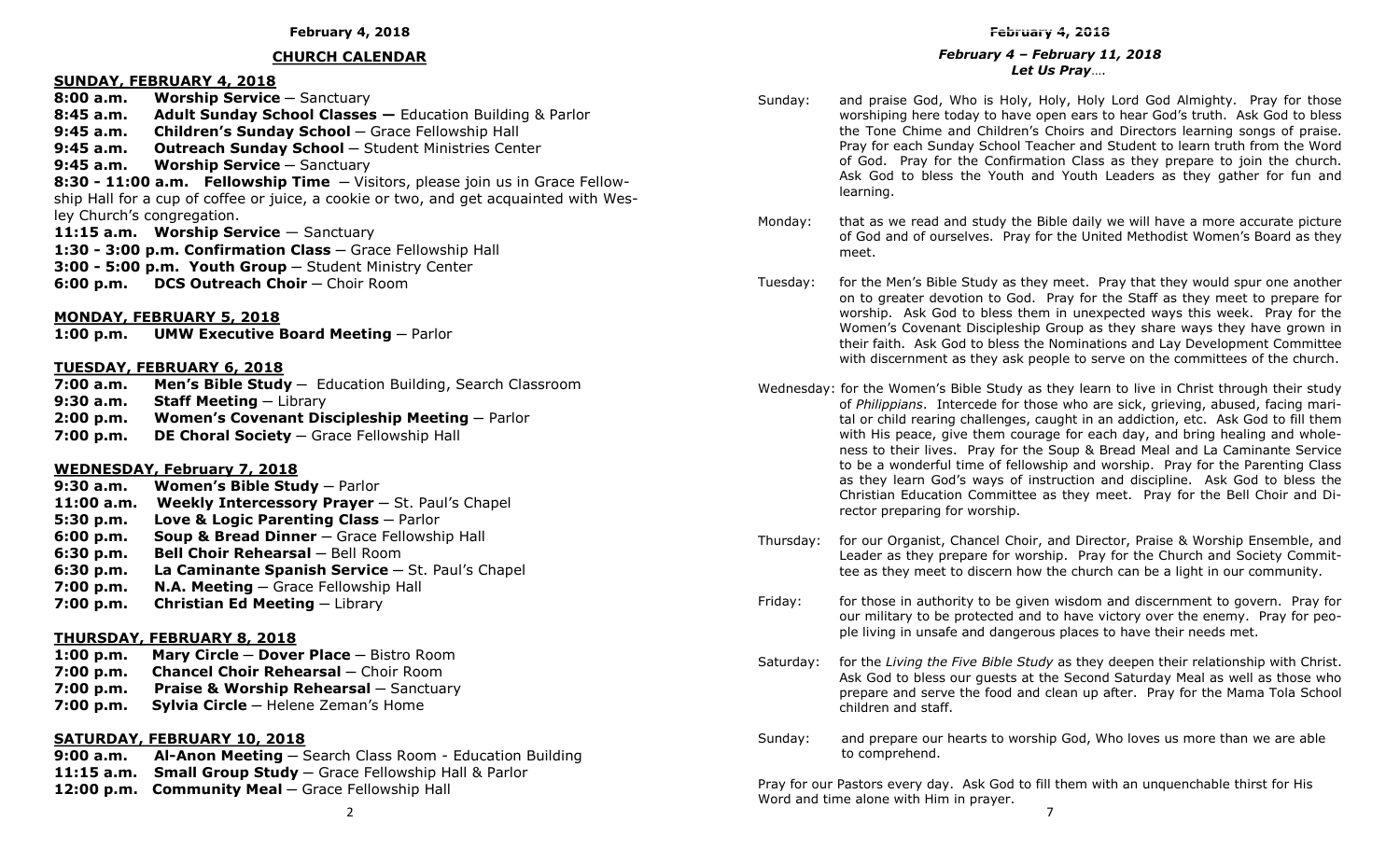**Hospital Visitation:** So that we can visit you, please let the church office know you are in the hospital. Pastors Amy Yarnall & Jewett Short and Sigrid Mills visit our members and friends in the hospitals as needs arise. With HIPPA, we can only see the list of those who register as a Methodist. If you know of someone -- a member, regular attender, or a loved one -- who is hospitalized, please get their permission to add their name to our hospital list. Then call the church office (678-9626) to let us know.



We want our Soldiers, Sailors, Airmen, Marines, and civilians, as well as their families, to know of our prayers and support for them while they are deployed overseas.

# **Tom Pratt, Sam Slate, Kyle Smith and Patrick Stamas.**

Please notify the Church Office if your family member/friend is no longer serving overseas.

**Prayer Request:** Please put your request in the offering plate and we will include it for Wednesday prayer. To place a request on the prayer chain, please call Diane Boyce, 697-6020, or send an e-mail to ddboyce61@comcast.net. Please send specific prayer requests to: [pastor.amy@wesleyumc-dover.com.](mailto:pastor.amy@wesleyumc-dover.com) 



**Please keep the following people uplifted in prayer:** Alex, Jackie G., Jean C., Jessica, Kathy, Mark, Paul, Trevor, Wilma & Dan, Jon Andrews, Leonard Barnhart, Harry & Lou Baxter, Emory Berkley, Abigail & Ed Bickham, Thurman Bruffey, Michael Cantino, Peter Chippie, Dee Coffey, Conrad Cohen, Joan Collins, Margaret Courtney, Arthur Devine, Mary Jo Faust, Bernie Floriani, Karen Flower, Donna Forgash, Carol Geiger, Eva Goodrich-Moore, Frances Goodrich, Mary Hill, Jean Hitchens, John Hotchkiss, Mary Huston, Candice Joynes, Ruth Lauter, Kathy Layton, Gayle Lewis,

Sam Lockard, Sara Lyons, Alberto Moran, Bob Mercer, Sigrid Mills, Jennifer Moore, Tom Olsen, Jim Orth, Cyndi Rees, Danny Robinson, Anton Romano, Ed Rowlinson, James Schindler, Patrick Simons, Margaret Slaughter, Linda Smith, Charlotte Spence, Owen Spivey, Debbie Taylor, Tyler Trego, Mark Urian, Matt Vaughn, Juan Vivó, Marguerite Webb, Cathy Woodhouse, John Zimmerman and the families of Lillian Alford (niece of Janet Krauss) and Bill McKee.

# **Announcements**

**Welcome:** Thank you for joining us in worship today. We hope that you have felt God's love in a new way. If you are a first time visitor, please let one of the ushers know; we would like for you to have a welcome bag. Following the 8 & 9:45 a.m. worship services we invite you to join us for a cup of coffee or juice, and a cookie or two in Grace Fellowship Hall. We look forward to worshiping with you again soon.

**Hear Ye, Hear Ye:** Jamie, Jim, Jr., and Joy tell us their parents, Jeannette and Jim Ferguson, will celebrate their  $64<sup>th</sup>$  Wedding Anniversary on February 5<sup>th</sup>. Congratulations, Mom and Dad! We Love You!

**70th Wedding Anniversary!** One of our former pastors and his wife are celebrating their 70th Anniversary on Valentines Day. Bill Hemphill was our senior pastor from 1962-1969. If you are able to send them a card, that would be wonderful. Rev. & Mrs. William Hemphill, 655 Willow Valley Square, Apt L202, Lancaster, PA 17602.

**240th Anniversary Fun Fact: DID YOU KNOW…** that Methodism in the United States dates back to 1736 when John and Charles Wesley came to the New World to spread the movement they had begun as students in England?

**240<sup>th</sup> Anniversary Committee:** Our 240<sup>th</sup> Anniversary Committee has been busy doing presentations in the local community speaking on the significance of Wesley United Methodist Church in Dover's history, as well as today. Committee members, Ann Baker Horsey and Tom Welch recently spoke to the Dover Downtown Rotary Club and will be speaking to the Colonial Rotary Club next week. If you know a local organization who would be interested in hearing more, please contact the church office at 302-678-9626.

Attention, Collectors – The 240<sup>th</sup> Anniversary Committee is organizing to celebrate Wesley Church's birthday throughout 2018. Have you collected memorabilia about the church, such as plates, photos, letters, Sunday School pins, documents, and articles, that you would like to share? If so, please bring the items to the church office or call Connie Strickland (678-0685) to pick up.

Donna Josefowski is scanning photos showing church events in the church's website (wesleyumc-dover.com). Please contact her to lend your pictures: (djosefowski@gmail.com or 697-6210). If already digital, they can be e-mailed to Donna as well. The photos can then be shared on Wesley's Facebook Page and saved for our records.

**Smart Phone App and Electronic Giving** ─ Download our smart phone app and stay up-to-date with the sermons on video, events, the calendar, electronic giving and more. The instructions to download the app are: Text *wumc app* to **77977** (the space between wumc and app is important).